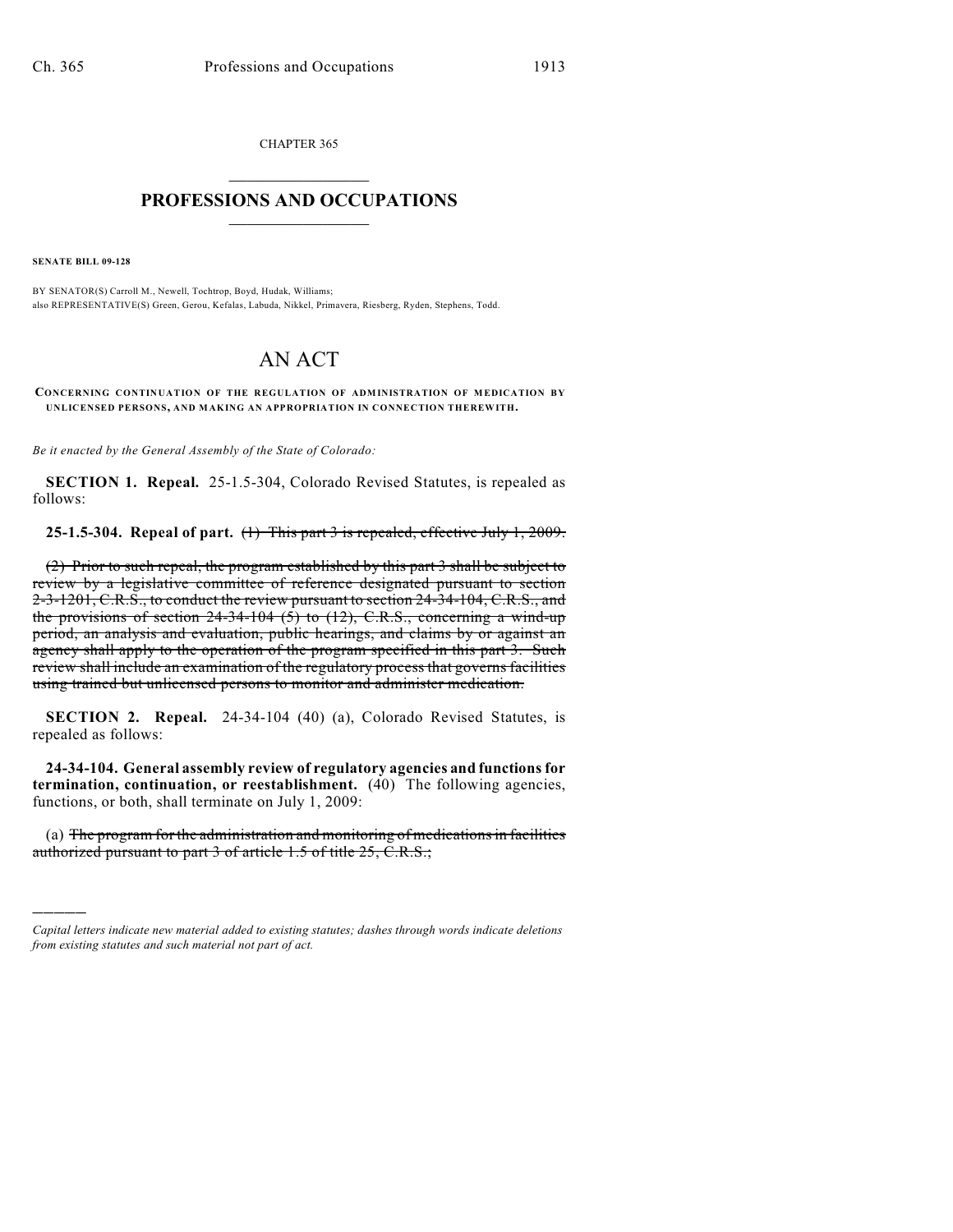**SECTION 3. Repeal.** 12-38-125 (1) (h) (II), Colorado Revised Statutes, is repealed as follows:

**12-38-125. Exclusions.** (1) No provision of this article shall be construed to prohibit:

(h) (II) This paragraph (h) is repealed, effective July 1, 2009. Prior to such repeal, the exclusion set forth in this paragraph (h) shall be subject to review by a legislative committee of reference designated pursuant to section 2-3-1201, C.R.S., to conduct the review pursuant to section 24-34-104, C.R.S., and the provisions of section 24-34-104 (5) to (12), C.R.S., concerning a wind-up period, an analysis and evaluation, public hearings, and claims by or against an agency shall apply to the operation of the program specified in this paragraph (h).

**SECTION 4. Repeal.** 12-36-106 (3) (o) (II), Colorado Revised Statutes, is repealed as follows:

**12-36-106. Practice of medicine defined - exemptions from licensing requirements - unauthorized practice by physician assistant - penalties repeal.** (3) Nothing in this section shall be construed to prohibit, or to require a license or a physician training license under this article with respect to, any of the following acts:

(o) (II) This paragraph (o) is repealed, effective July 1, 2009. Prior to such repeal, the exemption to licensure requirement set forth in this paragraph (o) shall be subject to review by a legislative committee of reference designated pursuant to section 2-3-1201, C.R.S., to conduct the review pursuant to section 24-34-104, C.R.S., and the provisions of section 24-34-104  $(5)$  to  $(12)$ , C.R.S., concerning a wind-up period, an analysis and evaluation, public hearings, and claims by or against an agency shall apply to the operation of the program specified in this paragraph (o).

**SECTION 5.** 25-1.5-303 (3), Colorado Revised Statutes, is amended to read:

**25-1.5-303. Medication reminder boxes or systems - medication cash fund.** (3) The executive directors of the departments that control the "facilities" defined in section  $25-1.5-301$  (2) (a) and (2) (b) may direct the unlicensed staff of any such facility to monitor medications in any part of any such facility. Administration of medications in any such facility shall be allowed only in those areas of any such facility that have a licensed physician or other licensed practitioner on duty. Notwithstanding other training requirements established in this section, the operator or administrator of every facility that hires an unlicensed person to administer medications pursuant to this section shall provide on-the-job training for such person, and all such unlicensed persons hired on or after July 1, 1998, shall be adequately supervised until they have completed such training. Such on-the-job training shall be appropriate to the job responsibilities of each trainee. FACILITY OPERATORS AND ADMINISTRATORS SHALL REQUIRE EACH UNLICENSED PERSON WHO ADMINISTERS MEDICATION IN THE FACILITY TO PASS THE COMPETENCY EVALUATION DEVELOPED OR APPROVED BY THE DEPARTMENT PURSUANT TO SECTION 25-1.5-302 (2) AS A CONDITION OF EMPLOYMENT IN THAT FACILITY AT LEAST ONCE EVERY FIVE YEARS. Facility operators and administrators shall document each unlicensed